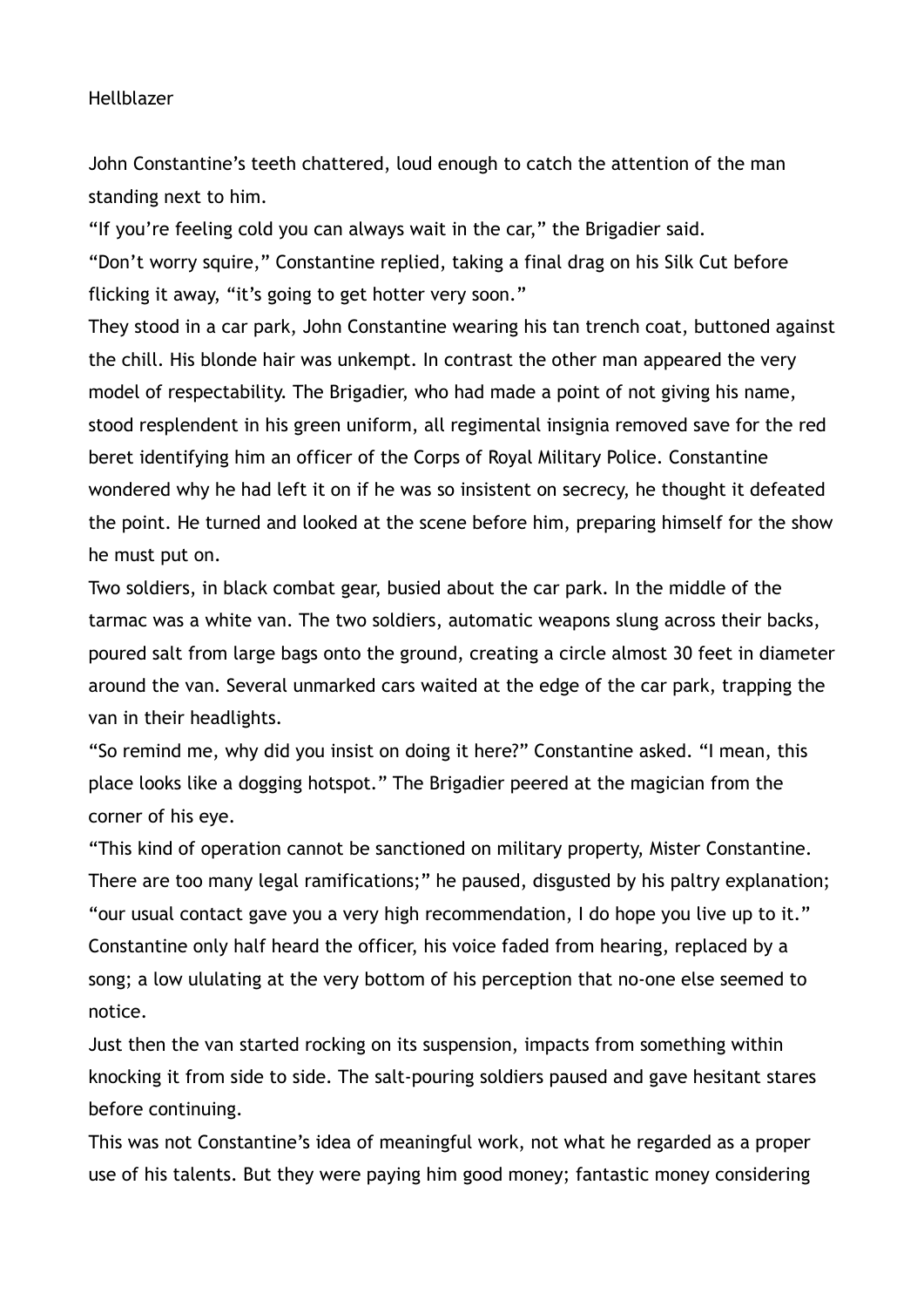the effort required; but jobs like this always made him feel cheap. However it had helped his ego that the British Army had swallowed its pride and sought him out. Two weeks ago a Lieutenant with the Royal Engineers serving in Helmland Province in Northern Afghanistan suffered an apparent nervous breakdown. It was so complete that the decision was made to discharge the Lieutenant and send him back to England. Upon touching down in the UK he was rushed to a private mental hospital for a full psychological examination. There were some who believed the poor soldier was faking. However, it was clear after only a few hours that this was not only a genuine psychotic episode, but something much more serious.

There was a loud bang in the silence, all eyes snapped to the van as it rocked on its wheels. Constantine took a step forward, crossed the powder white line, and approached it. Another crash rang out as the van shuddered against a heavy impact, hard enough to buckle the side. John Constantine felt the hairs on the back of his neck stand up.

"Come on, lets have a look at you," he said under his breath. He peered into the dark windows, cupping his hands to the glass, trying to block out the headlamps. Something snarled and ran face first at the doors, striking with such ferocity that they buckled, causing Constantine to jump back. He stared at the occupant, a shaven-headed squaddie barking and scrabbling at the window like a rabid dog. His eyes, wild and full of hate, glowed red like flame. His skin was pale, glistening with sweat that gently steamed as it started to evaporate. Blood gushed from the soldiers' mouth, staining his teeth and chest. For a moment the two locked eyes, sizing each other up, then the soldier started thrashing and hurling himself against the walls of the van once more. John Constantine smiled. A Djinn. Here in cold, wet, autumnal England. Such a thing was a rarity to say the least. The poor soldier had somehow managed to find himself possessed by a Djinn, a considerably angry one at that. Now, two weeks down the line, the top brass at the MoD had finally decided to take the matter seriously. The Brigadier joined Constantine and stared at the demented soldier, who's raving face once again appeared, feral, at the window. As he growled droplets of blood and saliva spattered the glass.

"What's he done to himself? That's a fresh wound."

"I ain't a doctor," Constantine replied, "but it looks like he's bitten off his own tongue." "Poor bugger," the Brigadier said. "Still, he's lucky he's not American." "Why? Apart from the obvious, I mean."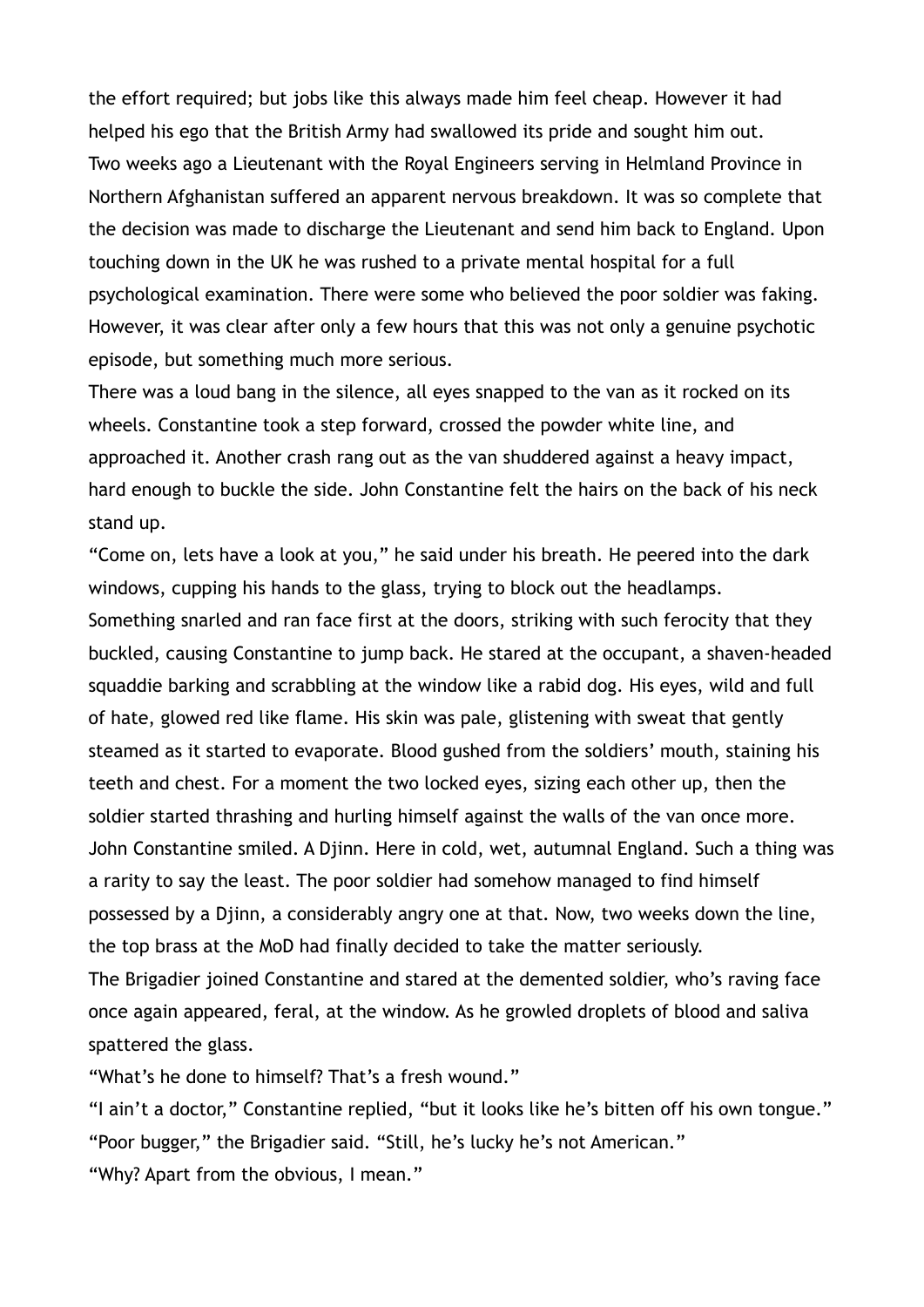"This happened to a few US Marines in Baghdad just after the invasion. How they deal with it is to turn them over to the CIA who shoot them in the head to get the bloody things out. I like to think we owe our boys better than that."

Constantine shrugged. If the British Army took its cue from the Americans then he would not have a job tonight. He placed a hand on the van, the metal was warm to the touch. "We need to get started."

The Brigadier turned and barked at his men, bidding them to hurry up. As he did, Constantine could not help looking into the windows. It was singing again; the Djinn inside the meat; a hateful song full of frustration and anger. The poor bastard it was wearing would have been deafened from the instant it had entered him. The soldiers completed the circle. They dumped the empty bags on the ground and took up a defensive posture close to the Brigadier. Constantine looked at the circle, giving an exaggerated nod of approval.

"Well done lads," he said flatly. "This magic circle was designed by John Dee in the 1500s to contain the demon Choronzon. But you don't want to be standing inside when this bastard kicks off." For a moment the two soldiers just stood there, silent in noncomprehension, then they looked down and realised they were standing just over the salt line. They took a step back.

"Well done boys," Constantine said. He turned to the Brigadier. "So you just want me to pull the thing out of him, yeah? Put it in a different bottle?"

"Yes," the Brigadier replied. "If that's not too difficult."

"Then give me the bag and leave the circle." The Brigadier stared for a moment, and then shrugged the bergen from his shoulder and offered it.

"Last word," intoned the Brigadier, not letting go as the magician took it. "Don't cock this up."

Constantine stared at him, then pulled the bergen out of his grasp. The Brigadier strode off, leaving the magician all alone, locked in a salt cage with the screaming Djinn. Constantine put the bag on the floor and removed two items; a glass bottle with a stopper tied to the neck, and a plastic thermos.

He carefully put the bottle on the ground for the moment and unscrewed the lid from the thermos. Inside, warm as body temperature, was a thick dark liquid that looked black in the semi-circle of headlights. Constantine looked up to the van and saw the ghastly face of the soldier staring at him from the other side of the glass. It gaped open the soldier's mouth in a mocking, tongueless sneer.

"Smell that mate?"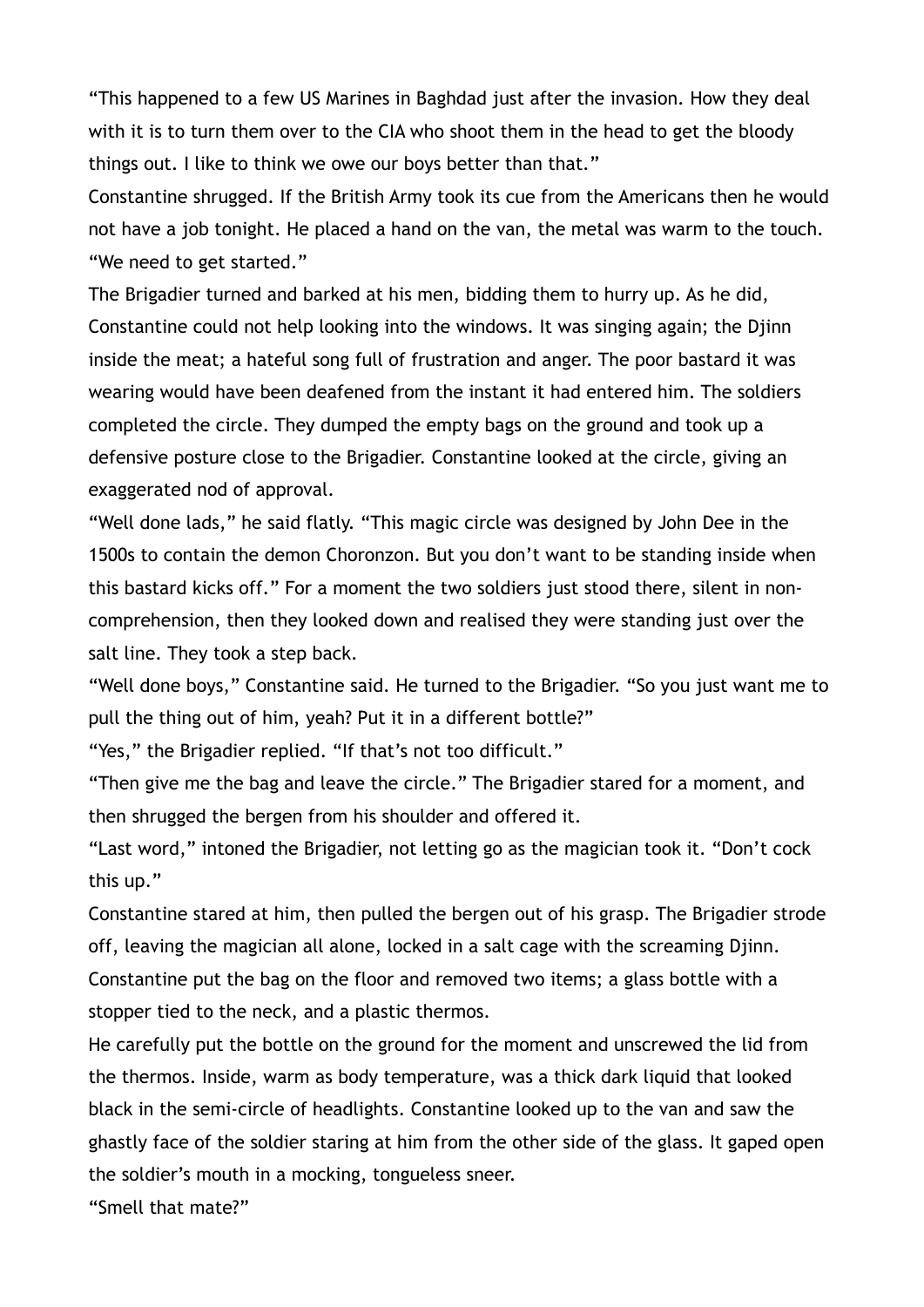The soldier's face pressed up against the glass as it tried to get out. Wisps of steam emanated from its skin, filling the cramped space with a thin layer of mist. Constantine tipped the flask, allowing some of it to pour on the ground at his feet. The liquid was red, blood red, blood from dead Afghans, probably Taliban tribesman. John Constantine did not know where the Brigadier had got it, just that it was necessary for his performance.

"You know, to bind a Djinn you have to know its name," he said to the Brigadier and his men. "But I don't. And I can't ask the poor Lieutenant here if he knows," he gestured to the face that started again to thrash and flail. It howled from its borrowed throat. "But I once got shown this trick by a Guru from Delhi," he quickly splashed the window several times with the blood, emptying the flask and staining the glass. "Course, he lived in Brixton. Owned a small takeaway just down from the Academy. Did really nice naan bread as I remember." As he spoke he could feel the excitement creep into him, the buzz, the anticipation, the rush of what he was about to do. He closed his eyes and stretched back his head, clicking the vertebrae in his neck.

"Save the theatre for your usual council-estate clientele!" the Brigadier called from his side of the salt, eyes darting nervously to the van. His apprehension pleased Constantine.

"Djinns hate humans," he continued. "They view us as inferior, pests to be kicked or exploited." The thing roared in the van, roared and shook, punishing the doors that now strained against the lock. It wanted out. "But this one went and got itself stuck inside a man, and now it's lost, halfway round the bloody world. I'd say it's afraid." Constantine picked up the bottle and dipped its rim into the blood puddle at his feet. "Pissed off doesn't even come into it." He turned and held out the bottle to the soldier, showing the blood that now ringed the rim like a red halo. The screaming intensified. "I'm hoping I can draw it out, shine a light in the darkness for it to follow," he said. The

van was almost full of steam, condensation misting the windows. The broken face erupted from the steam and impacted hard on the glass, shattering it into a spider web. The Brigadier reached for his sidearm, reassured by its touch.

"Come on," Constantine called as he removed a cigarette and lighter from his coat pocket, squatting down on his haunches six feet from the doors. He put the cigarette between his lips and lit it with his free hand. He took a few puffs, then a deep drag, savouring the cool blue smoke. The screaming reached an ear-splitting pitch, so loud that the Brigadier and his men covered their ears, and then everything went dark. A night black curtain descended as the headlights encircling them faded to nothing.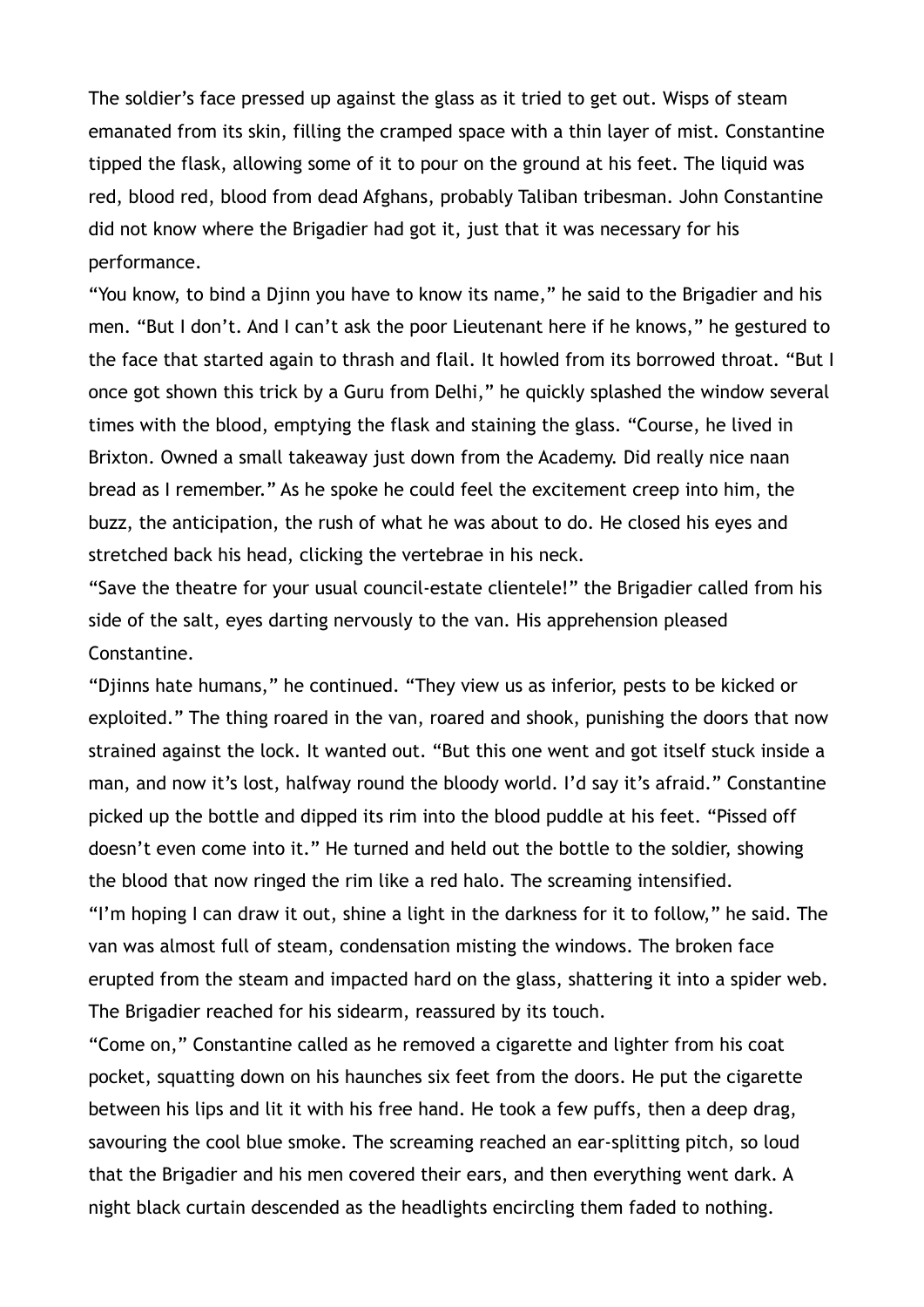"Stop digging your heels in!" Constantine shouted, though the Djinn ignored him and banged against the door, hard enough to pop one of the hinges, and then again and again, a murderous tattoo. "You have to leave him now! Playtime's over!" Another hinge broke under the impacts.

"Get in the bottle!" Constantine took the freshly lit cigarette and touched the burning end to the bottle's rim, extinguishing it in the blood with a sharp hiss. A blinding flash within the van and a painfully loud scream. The doors burst open, a flood of steam billowed out like a waterfall. Constantine flew backward, kicked by an invisible boot, and landed on the tarmac almost across the salt boundary.

And then, just as abruptly, everything was quiet.

The silence lasted no longer than the pause between two heartbeats, but to the Brigadier it seemed unending. Then the lights came back on, lifting the veil of darkness. The shroud of mist diffused. The soldier, full of destructive rage this past fortnight, was now still, silent as he lay on the cold ground where he had burst from the doors. The Brigadier saw the magician lying ten feet away, clutching his hands to his stomach. At first he too was quiet, but he issued a low groan and rolled over onto his back. The Brigadier ran across the line towards him, his men following.

"Constantine! Constantine, are you alright?" the Brigadier dropped to his knees beside him. The magician coughed and opened his eyes. "Well? Did you get it out of him?" "Told you, didn't I? Piece of piss." He held up the bottle, stopper now firmly in place. It was full of cloudy smoke, swirling inside the glass prison like a hurricane seen from space. Constantine took a deep breath and tried to stand.

The Brigadier helped him. "Do you need a medic?"

"Nah, I'm fine, I just need to get me breath back," he replied, wiping his eyes with his free hand. "I make it seem easy, but something like that takes quite a bit of effort." He turned and looked at the van. One soldier was checking the squaddie's pulse, the other training his weapon on the prone figure. Constantine smiled.

"He should be fine now. But I'd get him to a doctor if I were you. He'll come round soon, and I'll expect he'll want to know where his tongue's gone." The Brigadier turned and barked fresh orders. They hauled the body back into the van. One got in with him, while the second closed the doors as best he could. He then ran to the front and got in, starting the engine, letting it idle as the ring of cars behind them coughed into life. The Brigadier turned and looked at Constantine.

"Thank you for your assistance this evening, John," he said formally, "but I must remind you that you are still bound by the Official Secrets Act."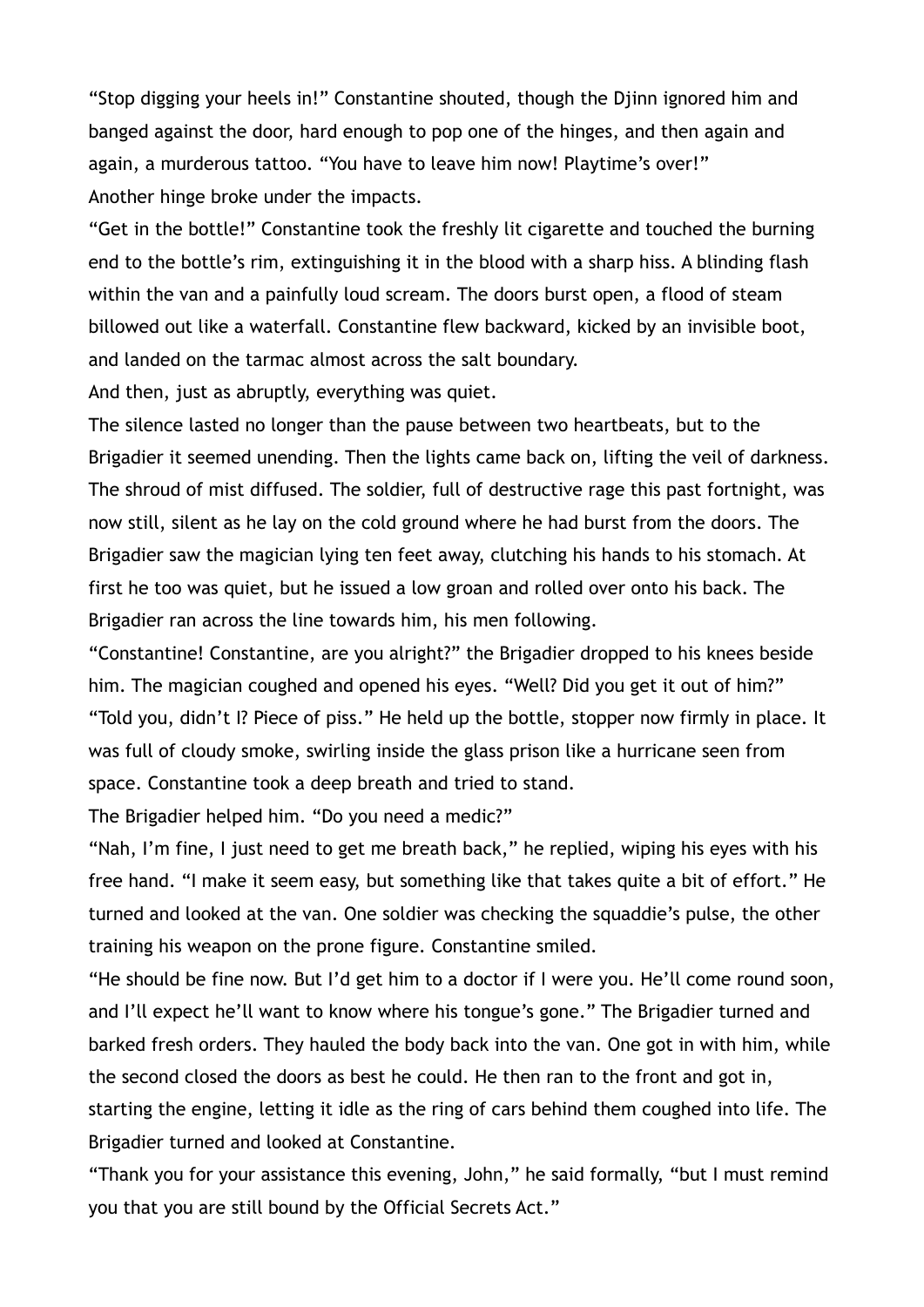"I know, I know," Constantine replied dismissively, "I was never here, you were never here. None of this ever happened. That about right?"

"Spot on." The Brigadier reached into one of his many pockets and took out a small brown envelope.

"As agreed, for your trouble." Constantine accepted it, stuffing it straight inside his coat. "Aren't you going to count it?"

Constantine picked up the bergen and handed it back to the Brigadier. "Nah, mate. I trust you. I don't need to be a mind reader to know that after what you've just seen you wouldn't rip me off."

The Brigadier smiled. "True. And we might have call for you in the future. This kind of situation is becoming more common." Constantine smiled ironically and was about to respond, but the Brigadier kept on speaking. "Which is why I'm going to have to ask for that." He pointed to the bottle.

"I don't think so," Constantine replied, his grip tightening on it.

"I insist. You've been well paid. There is a distinct possibility of repeat work. Don't spoil it by being a little shit." He put his hand on the handgun in the holster at his waist. Constantine sighed and held it out, the Brigadier took it and smiled. "That's very sensible of you," he said, letting go of his weapon. He turned and started to walk towards the van. Constantine called after him.

"I wouldn't open that if I were you! Will you be able to bring it to heel?"

The Brigadier ignored him. He climbed into the van's passenger side, slamming the door on Constantine's protests. The van gunned its engine and drove off, breaking the salt circle with its heavy tires. It rumbled out of the car park and into the night, followed by the convoy of unmarked cars. The magician scowled after them as they drove away, their red taillights pinpricks in the darkness. Constantine closed his eyes.

"A Djinn," he said through gritted teeth, "is smokeless fire you prick!" He doubled over, clutching both hands to his chest and let out a cry. Sweat prickled his skin, and in his eyes a small orange spark started to glow and the hate-filled chorus rang out in his mind.

"I knew they'd do that," he said, stumbling to his knees. "Never trust a man in uniform…" He reached into his coat pocket, retrieving his packet of Silk Cut. With hands trembling he opened it, spilling the contents, then plucked one from the tarmac. The song reverberated inside his skull, threatening to burst his eardrums and push out his eyes.